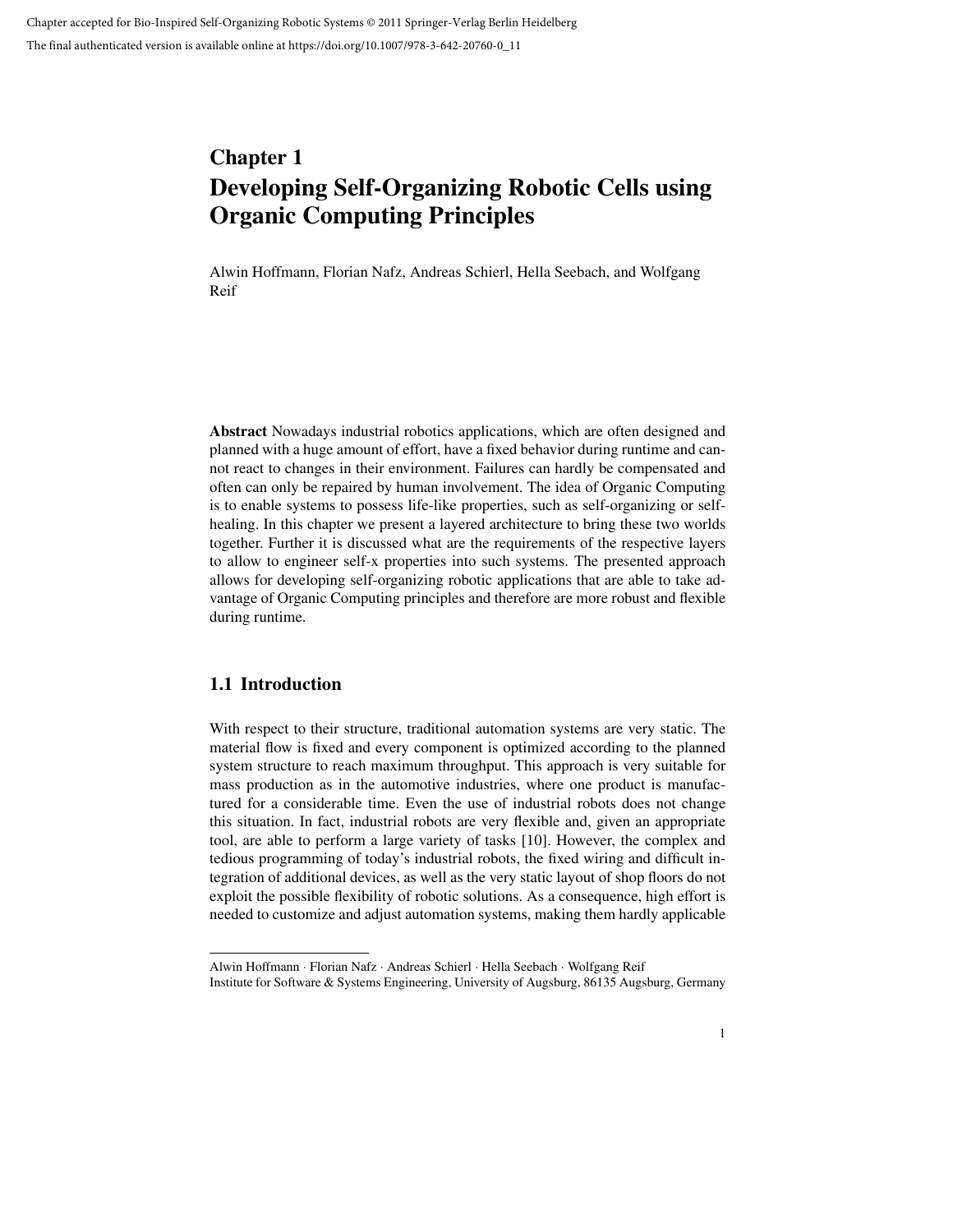for small-series production with varying products where regular adaptation is required. Moreover, failure tolerance and flexible optimization is hard to achieve with traditional automation systems.

On the other hand, the idea of Organic Computing [3, 20, 39] and Autonomic Computing [6, 15] is to develop systems which possess self-x properties, like selfhealing (i.e. the compensation of failures), self-optimization (i.e. the autonomous optimization according to a given fitness function), or self-adaptation (i.e. the adaptation to new or changing tasks or a different system structure). In the context of production automation, the goal is to provide architectures and techniques to build *organic* automation systems, where organic means life-like behavior or more concise that the systems are capable of autonomously adapting to changes in their environment. This behavior is often realized by the use of bio-inspired paradigms and algorithms, e.g. genetic algorithms or pheromone-based approaches.

Hence, the well-designed combination of Organic Computing principles and robot technology can lead to hyper flexible and robust automation systems. While robots – mobile platforms as well as industrial manipulators – provide mechanical flexibility and the ability to perform a large variety of different tasks, Organic Computing introduces self-organization to the systems which enables them for selfhealing, self-optimization or self-adaptation. For example, an Organic automation system can compensate failures due to its self-healing capabilities and continues to operate in *graceful degradation* – a requirement for robotic systems which is getting more and more important [11]. Especially in small and medium enterprises, where there are phantom shifts at night, systems of this kind are welcome. Using self-optimization allows for continuously and autonomously optimizing an automation system during its runtime and without external interaction. Finally, due to selforganization, organic systems are reconfigurable by design and are easily able to adapt to new tasks or products – a requirement in today's globalized economy with its turbulent markets and fast changing demands [17]. However, evolutionary approaches and bio-inspired principle which solely rely on the idea of emergence cannot directly be applied to production systems. Emergence rather has to be controlled and directed to accomplish a defined goal, i.e. manufacturing a product.

In this chapter, we want to outline how self-x properties and Organic Computing principles can be applied to industrial robotic manufacturing cells [2]. In previous work, we have introduced an approach for modeling and designing self-organizing resource-flow systems based on Organic Computing principles [31] and showed how to specify a behavioral corridor for this system class [8]. Moreover, we have developed a guideline for systematically engineering self-organizing resource-flow systems [30] and verified their functional correctness using formal methods [23].

Because robotic manufacturing cells usually constitute a resource-flow system, where a product (i.e. the resource) is manufactured step-by-step, our approach can be applied to the domain of industrial robotics. However, we identified three roboticspecific challenges one is facing in order to build self-organizing robotic cells. These challenges are ranging from uncontrolled emergence over the problems in the layout of robotic cells to limitations in current software architectures and will be described in detail in Section 1.2. Based on these challenges, we present a multi-layer architec-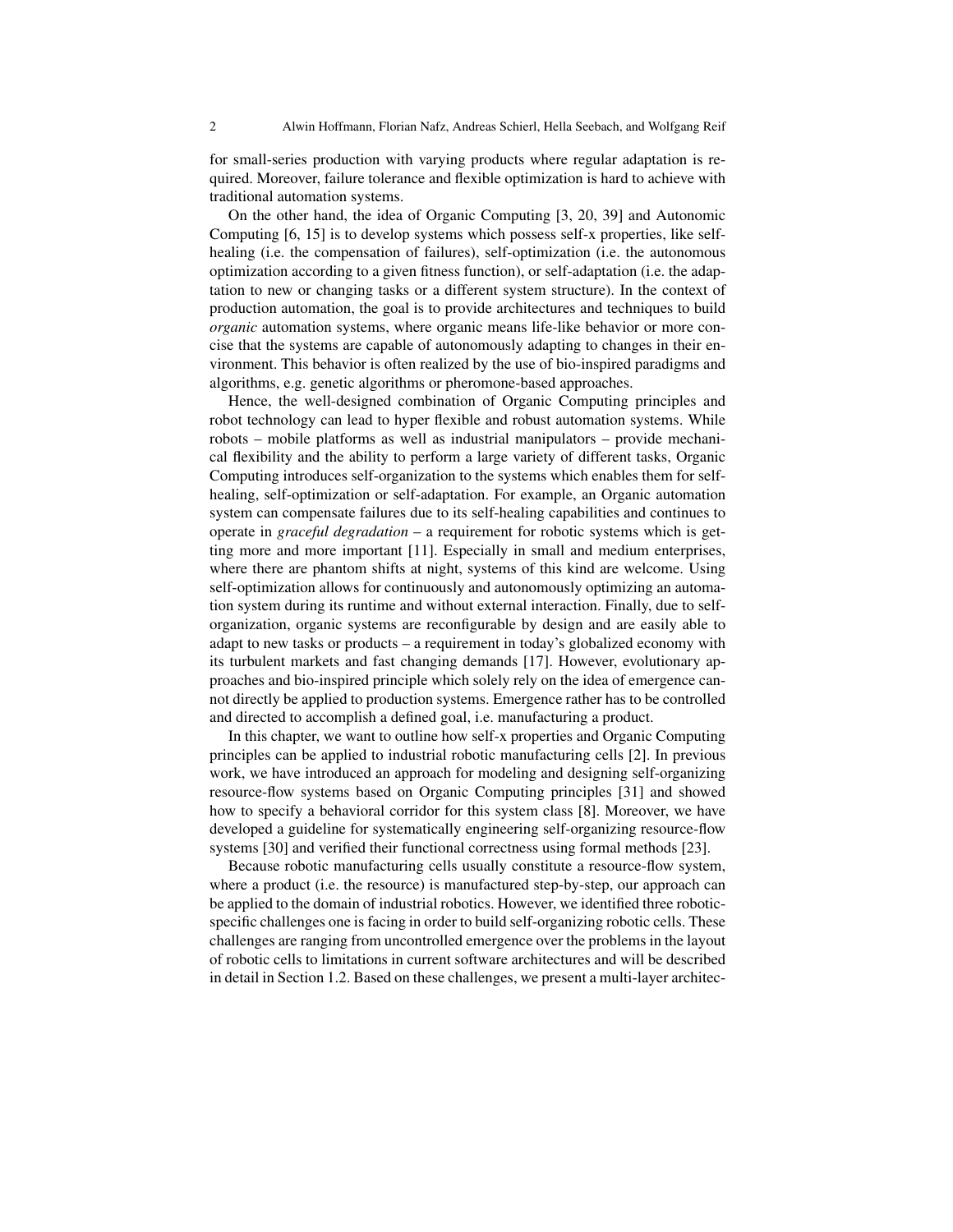ture (Section 1.3) which allows for developing self-organizing robotic manufacturing cells using Organic Computing. Every layer addresses the system at a different level of abstraction and has distinct responsibilities in order to comply with the architectural requirements. In Section 1.4, we illustrate our approach with a simple but evident case study. Finally, in Section 1.5, a conclusion is drawn and future research steps are highlighted.

## 1.2 Challenges

From our point of view, the development of self-organizing robotic cells using Organic Computing principles poses three major challenges:

- 1. To render organic systems acceptable for industry, *emergence must be controlled* to accomplish a defined goal.
- 2. To apply self-x properties, the layout of robotic cells must provide *additional degrees of freedom*.
- 3. To utilize these additional degrees of freedom, robotic software architectures must provide *flexibility with regard to programming techniques*, coping with geometric uncertainty and device integration.

These challenges and their influence on the development of organic automation systems are described in detail in the following sections.

## *1.2.1 Controlling Emergence*

A main concept of self-organizing systems is emergence. Emergence describes the appearance of complex system behavior caused by relatively simple and local interactions of individuals without the control of a central instance. Hence, the system behavior is not explicitly programmed, but a result of these local interactions. An example of emergent behavior is an ant colony where no central control is present. Instead, each ant is an autonomous unit that reacts depending on local information, i.e. pheromones, and genetically encoded rules.

Thus, the behavior of the individual components cannot be exactly predicted. Müller-Schloer [18] calls this kind of behavior *bottom-up constraint propagation* which stands in contrast to the classical top-down design of technical systems. In the latter approach, the developer tries to model and implement all possible system states. This usually starts with a high-level specification, until after a number of transformations and refinements, executable code is generated.

However, having an exhaustive model of a complex system is often not feasible and even contradictory to the idea of emergence. In order to solve this contradiction, we suggest defining a corridor of *good* expected behavior [8] for every organic production system. Inside this corridor, emergent behavior is approved and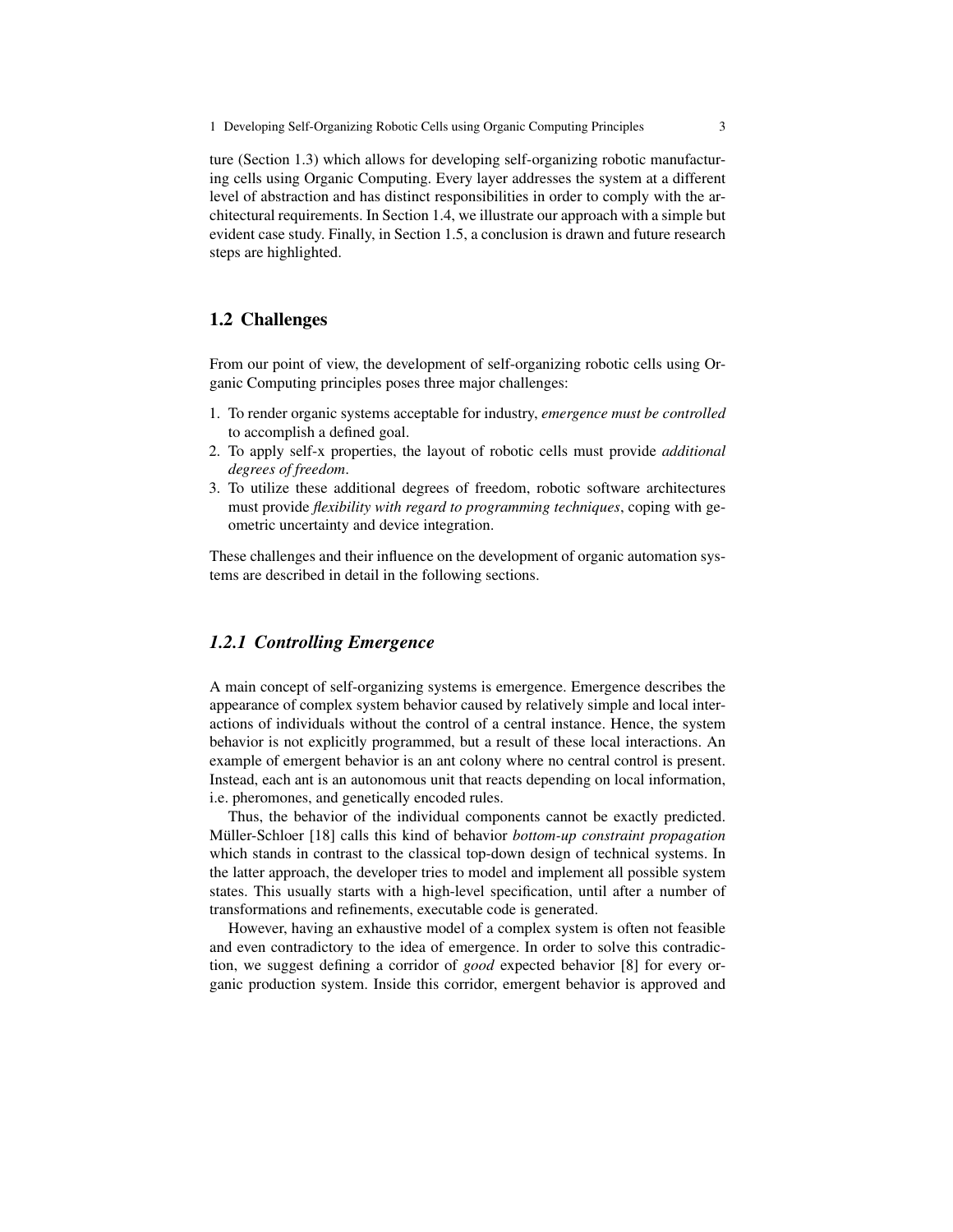

Fig. 1.1 Organic production systems require a corridor of expected behavior. Inside this corridor, emergent behavior is approved and even desired.

even desired, whereas the system is in an exceptional state when this corridor is left (cf. Fig. 1.1).

This corridor is defined through constraints by the system developer and allows *controlled emergence*. Usually, these constraints can be observed locally by each autonomous component of the system. If one or more constraints are violated, the component tries to restore the constraints locally. If this is not possible, it starts to involve surrounding components until a valid solution is found that satisfies the constraints. In Organic Computing this kind of architecture is called an Observer/Controller architecture [18, 31]. By doing so, organic automation systems are self-organizing and can be directed to accomplish a defined goal, e.g. to manufacture products. Besides, behavioral guarantees in terms of functional correctness can be given [21].

## *1.2.2 Adding Degrees of Freedom*

Usually, automation systems are designed and tuned to accomplish pre-defined tasks for a long period. In single-station automated cells, a production machine is typically equipped with a material handling system (e.g. a robot for loading and unloading the machine) and a storage system. Due to this setting, the cell is able to operate unattended but the system fails if any of the components breaks. An automated production line consists of multiple workstations that are automated and linked by a transport system which transfers parts from one station to the next. Again, if one components breaks, the whole system fails. According to [40], flexible manufacturing systems still have limited capabilities regarding customized products and failure compensation. They even state that the need for flexible products and adaptive systems cannot be supplied with traditional approaches.

In order to become self-organizing, automation systems require additional degrees of freedom and redundancy in the available hardware. Without these prerequisites, the system is not able to adapt to new environmental conditions or to compensate failures: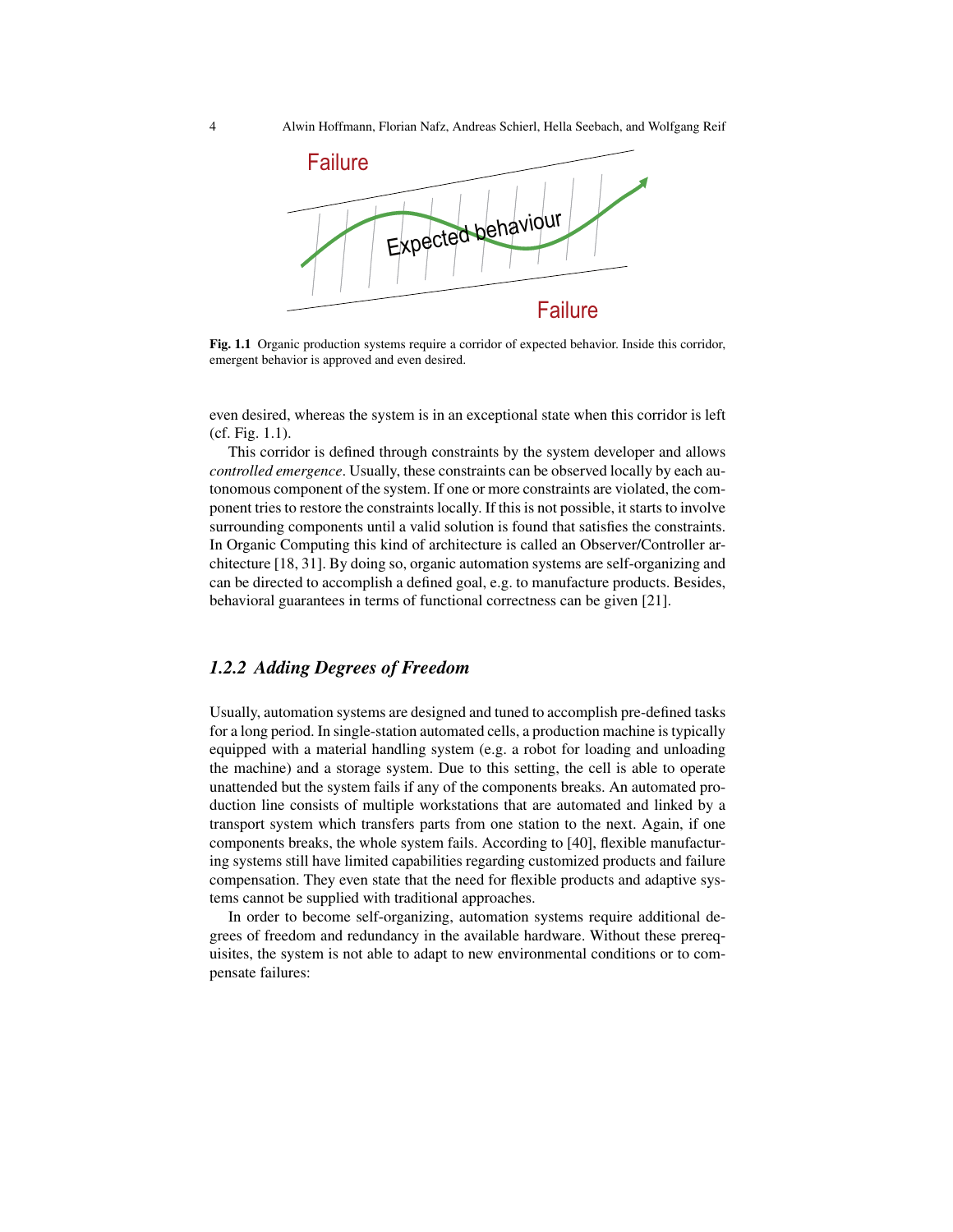- For *self-healing*, an organic automation system needs redundant hardware components. Otherwise, it cannot compensate for the failure of one component and continue operation in graceful degradation.
- Regarding *self-adaptation*, an organic production system needs degrees of freedom, i.e. flexible tools or transport systems, in order to adapt to changing or new tasks as well as to a modified system structure.
- Finally, *self-optimization* is only possible if there are several degrees of freedom which can be optimized with respect to a given fitness function.

Due to these reasons, we believe that robotic cells are well-suited for selforganization by using Organic Computing. In robotic-based systems, additional degrees of freedom can be achieved by adding robots, redundant tools, or toolchanging systems. Concerning transportation, robots can be connected using carousels, two-way conveyors, or even mobile platforms. Further details are given in Sect. 1.3, but here it is worth mentioning that the concrete choice of how redundancy is added can impact the system's robustness and its mean time to failure, as the example in Sect. 1.4 shows. Giving one component all redundancy is in general a bad choice, as a component failure will lead to a complete loss of the available redundancy. To find good distribution strategies for redundancy, the ADCCA<sup>1</sup> technique [9] can be used, which calculates minimal combinations of failures which lead to a standstill of the whole production system. Also similar safety analysis techniques like Fault Tree Analysis [37] can be used to identify single-point or n-point failures and optimize the redundancy distribution accordingly.

## *1.2.3 Requiring Software Flexibility*

By adding degrees of freedom and redundancy to the available devices and to the shop floor layout, self-organization becomes feasible. However, to completely utilize self-x properties, additional requirements to the architectures of robotic systems with regard to software flexibility are necessary.

Flexible and reconfigurable automation systems require the introduction of *smart products* carrying information about how to be processed by the system. This can be e.g. realized by using RFID [40]. As a consequence, a *product-centric* approach of configuring and commanding industrial robots and their tools is required. Predefined motion sequences have to be replaced by more dynamic motion planning considering the environment and avoiding obstacles. Due to the dynamic system behavior, the use of previously taught motions cannot be sufficient anymore. Instead, the use of sensor feedback (e.g. vision) or compliant devices should be considered. With sensor-based or compliant motions [16], an error-tolerant execution of complex robot tasks in uncertain and unknown environments is possible [34].

In contrast to these demanding requirements, industrial robots are still programmed with special robot programming languages which are derived from early

<sup>&</sup>lt;sup>1</sup> Adaptive Deductive Cause-Consequence Analysis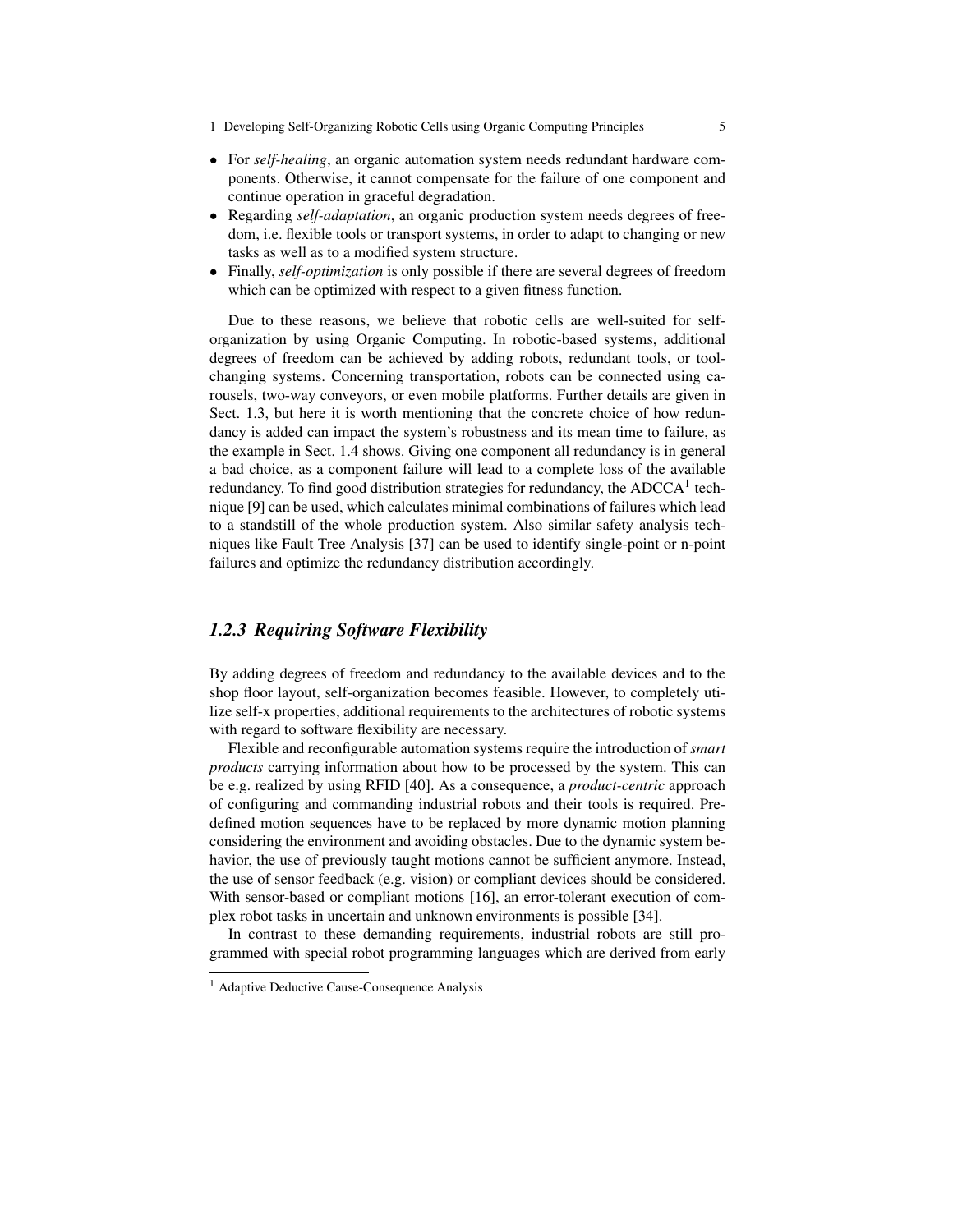imperative languages and have not evolved much since then. Due to these low-level programming techniques, developing software for an industrial robot is a complex and tedious task requiring considerable technical expertise [26]. Hence, industrial robots are usually equipped and programmed to perform only a set of pre-defined tasks. This contradiction between low-level programming and high-demanding requirements must be solved in the future to realize self-organizing robotic systems.

Furthermore, the integration of external devices must be facilitated. Today, tools are usually connected by a fixed wiring to a robot controller and communicates over digital and analog I/O ports. But when using tool changing systems, no human interaction should be required. The software of the robot controller must be able to independently cope with different tools mounted to the robot. Moreover, it must be possible to integrate arbitrary sensors for intelligent perception and sophisticated tools that allow e.g. complex grasping strategies and dexterous manipulation [24]. The introduction of plug-and-play mechanisms as proposed in [11] would cover this requirement for flexible device integration.

## 1.3 Architecture

Our approach uses a layered software architecture which addresses the system at different levels of abstraction. The proposed architecture is depicted in Fig. 1.2.

On top of the hardware layer, two software layers are located for controlling the robot. The lower one, the *Robot Control Layer*, is responsible for the real-time critical, low-level hardware control, whereas the upper layer, the *Robot Programming Layer*, is used for defining the control flow and specifying required motions and tools actions. For traditional production systems, these three layers are sufficient, as they allow the robot to execute arbitrary, pre-programmed tasks in a reliable, repeatable fashion. However, to extend the system towards self-organization, additional communication and control software is required.

Therefore, our approach adds two more layers on top, which control the robotic system according to Organic Computing principles. The first layer, the *Organic Control Layer*, wraps the components of the robotic cell and turns them into software agents coordinating with other agents through communication. Furthermore, it is responsible for the execution of *capabilities* which are to be applied to the workpiece. When this layer detects a locally unrecoverable error, the *Organic Planning Layer* takes control and searches for a new configuration to achieve the task. Once a solution has been found, control is returned to the Organic Control Layer for further execution. The layers of the architecture are explained below from bottom up.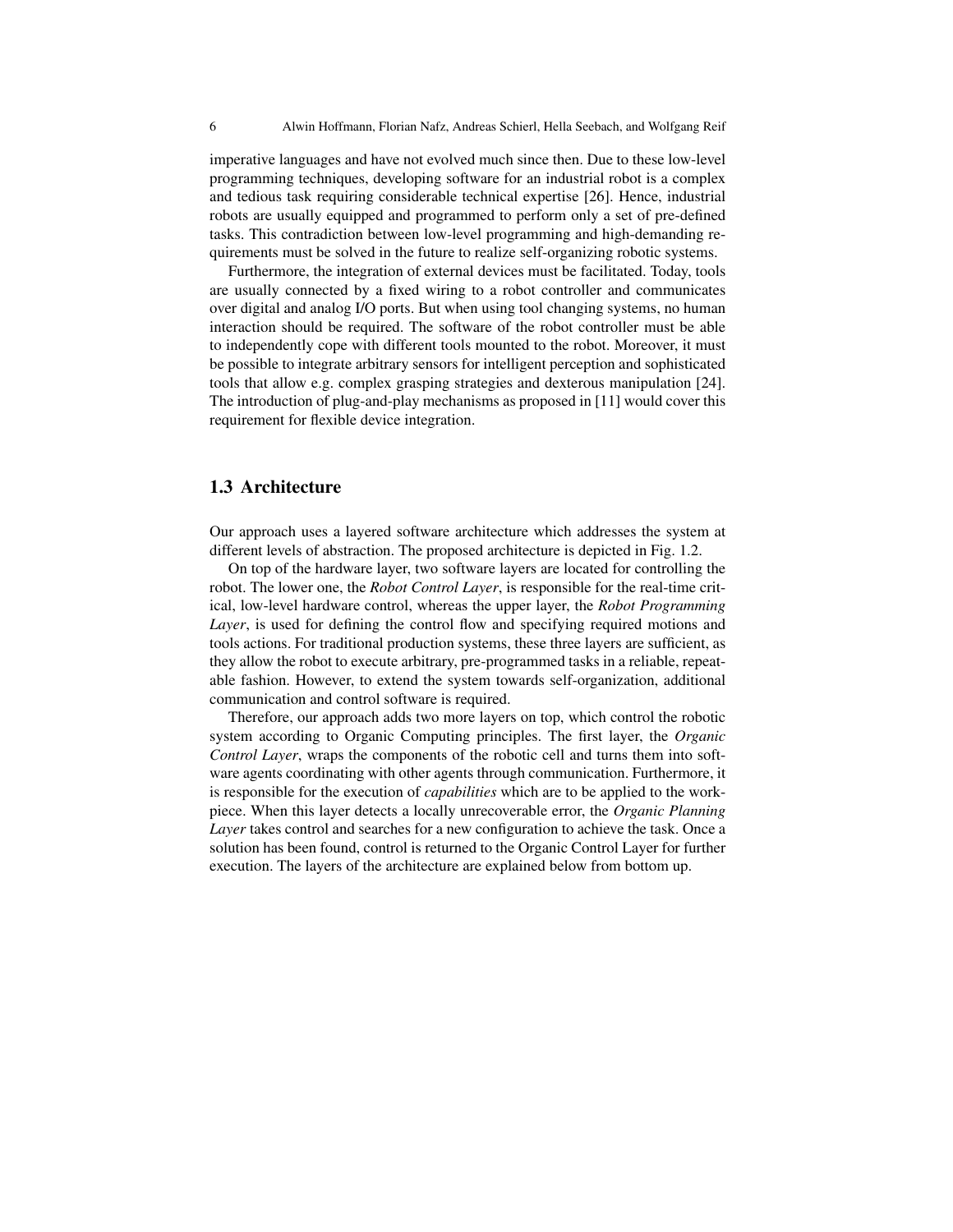

Fig. 1.2 The proposed architecture for self-organizing robotic cells showing two individual components.

# *1.3.1 Hardware*

The foundation of each robotic cell is a set of robots with tools that are interlinked with a transportation system. In order to become a self-organizing production system, additional degrees of freedom are required as stated in Sect. 1.2.2. This means that a robot cannot only be equipped with one static tool corresponding to its preassigned task. For simple cases, it might e. g. be enough to equip the robot with a set of equal drills so that it can replace them when they fail during production, but for exploiting all advantages of self-organizing systems, different tools are needed that can perform a variety of diverse tasks, and a way to interchange them without human interaction. This can be achieved by the use of external tools, by an automatic tool exchange system, or by using advanced tools like anthropomorphic hands which allow dexterous manipulation.

If different tasks have to be executed, or the different task steps should be assigned to different robots, the transportation system also has to become flexible. Instead of a single conveyor connecting the robots in a given order, this set-up requires a way to change the order a workpiece passes the different robots. Similar to existing systems, robots can be connected using a carousel or two conveyors, one moving forward and one moving backwards. Thus, each robot can forward the workpiece to any other robot by placing it onto the right conveyor. Corresponding to the idea of hyper flexible manufacturing systems [11], another solution is to replace the conveyor by a set of mobile platforms navigating between the robots, transporting partly processed workpieces.

This allows a system to show a dynamic behavior. However, as the hardware devices are expected to perform different tasks over time, all of them have to be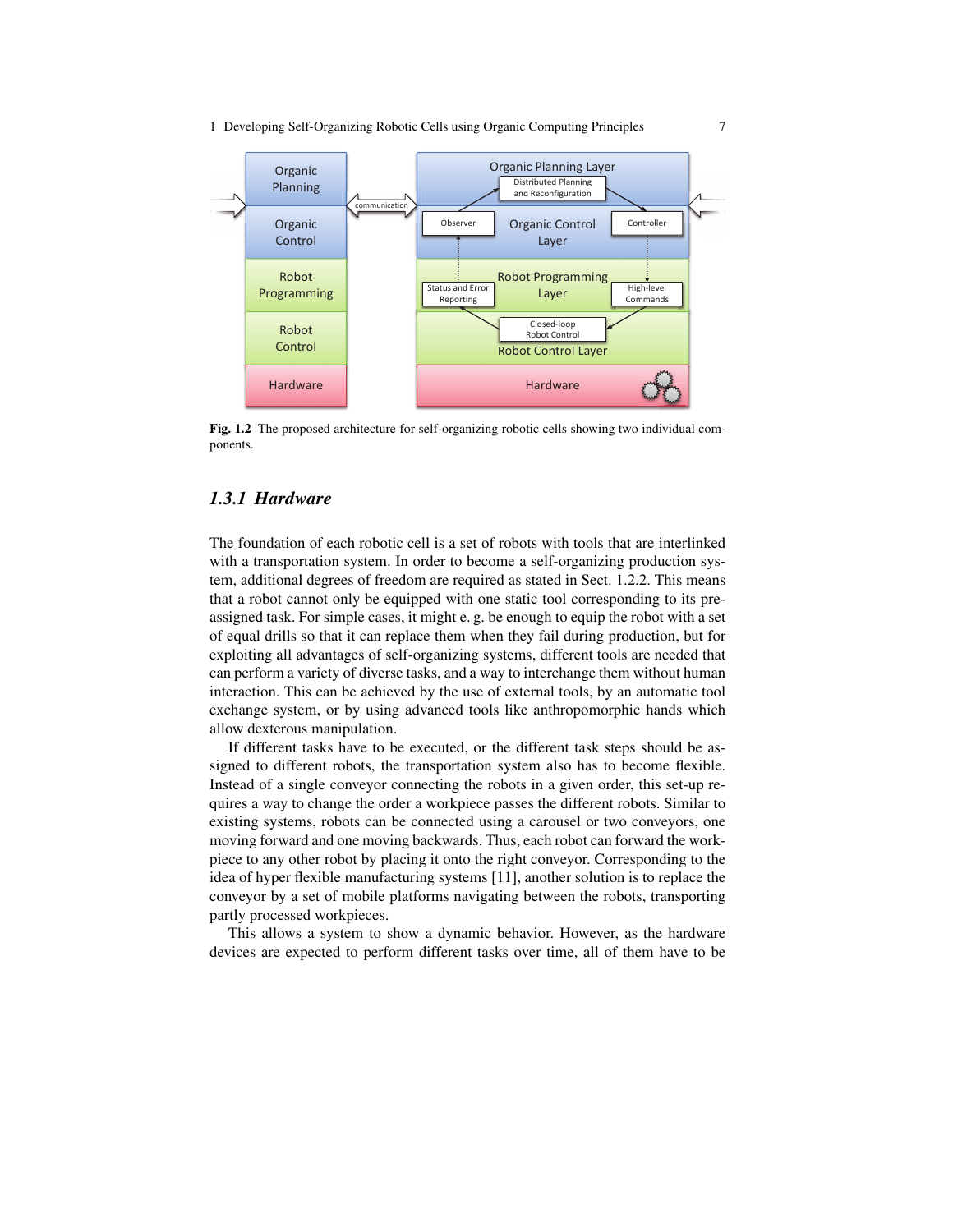controlled by a computer-based system. Its software must provide real-time guarantees to reliably control the hardware devices.

## *1.3.2 Robot Control Layer*

Low-level hardware control is performed in the Robot Control Layer. It is responsible for applying open or closed loop control laws on actuators and sensors in order to make the hardware execute the requested actions. Therefore it has to be implemented in a real-time capable environment, e. g. running on a micro controller for simple actions or under a real-time operating system (such as VxWorks, QNX or real-time extensions for Linux). For commercial KUKA robot systems, this layer – the so-called *kernel system* – is implemented in VxWorks. It can execute motion commands and send data to attached tools using fieldbus communication. However, it is quite limited with respect to sensor integration or compliant motion – fields where research robot controllers like OROCOS [32] are more advanced. Furthermore the control layer has to monitor the attached hardware for errors, and report them to the above layer to allow reasonable failure strategies.

As a typical robot action consists of more than the application of one single control law with given parameters (e. g. one motion to a point), the robot control layer has to provide an interface allowing to specify multiple control laws or commands that are to be applied sequentially or in parallel. This interface can be used by the programming layer. Examples for action task descriptions specified over such an interface are manipulation primitives [5], constraint-based task specifications [4] or realtime primitive nets [38].

Realtime primitive nets describe actions executed by one or multiple cooperating robots. These actions are composed of calculation primitives (blocks) and data flows between them, which are evaluated in a real-time loop and form the corresponding control loop for the hardware devices. All actions that have to be executed with exactly given timing constrains or depend on each other's progress can thus be combined into one realtime primitive net that will be executed atomically. This allows to specify complex or composed tasks with realtime requirements as a single transaction and execute them in the control layer, removing the need for real-time capability in the higher layers.

A limited example for a realtime primitive net is given in Figure 1.3. It shows a motion of a robot along a given trajectory, followed by a control action enabling the gas flow of a welding torch. The dotted boxes represent the high-level constructs used in the programming layer to define the task, whereas the solid boxes show realtime primitives and their dataflow links. In this example, position values from the trajectory generator are sent to the robot block as set points (a typical example of open loop control), and the digital output representing the welding torch is enabled immediately once the trajectory has finished. Of course, a real world welding task consists of more actions to be included in the realtime primitive net, e. g. ignition of the welding torch, going along the welding seam and disabling the torch once the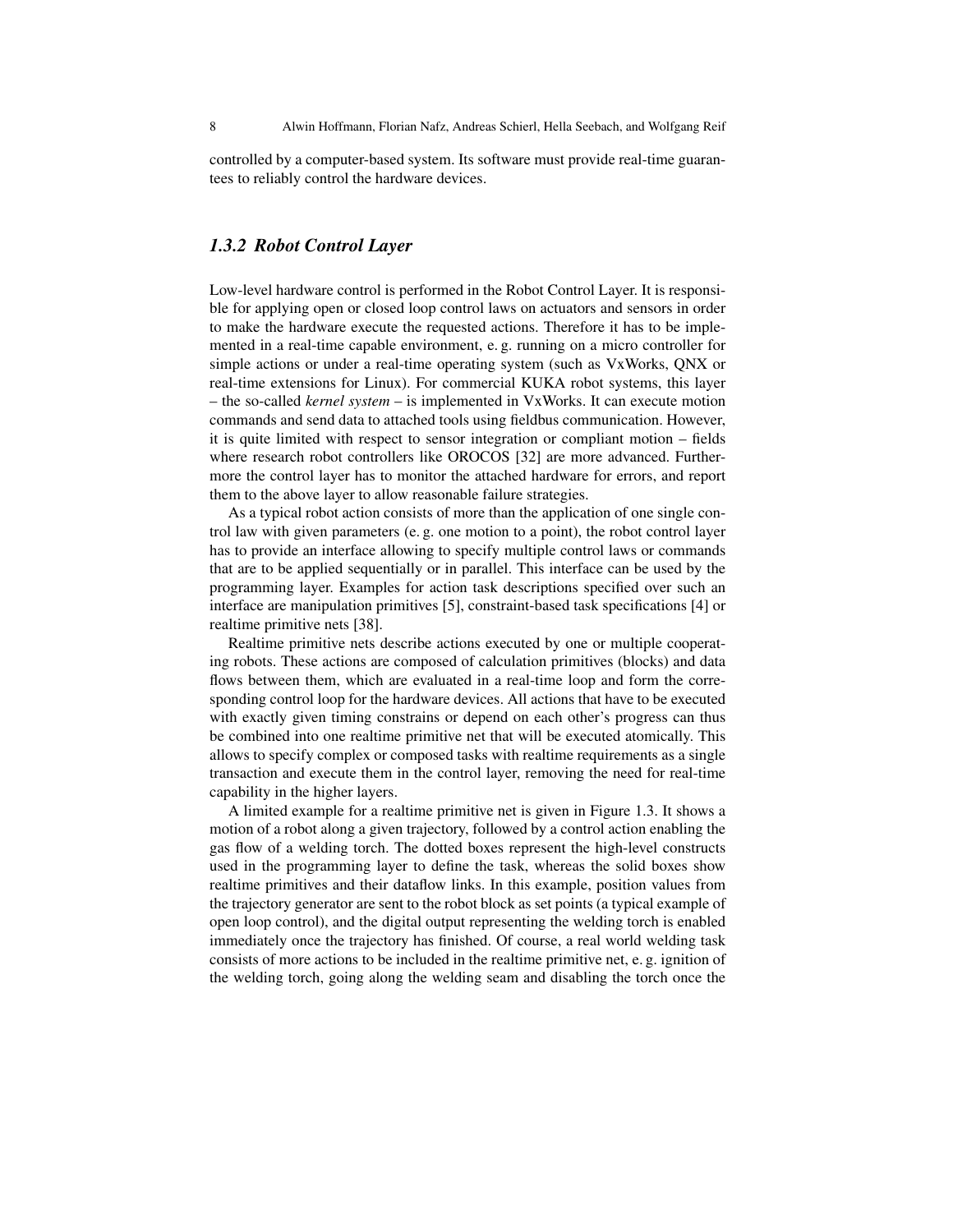

Fig. 1.3 An example realtime primitive net describing the motion of a robot followed by the execution of a tool action.

destination has been reached. Further details about the realtime primitives interface can be found in [38].

Commercial robot controllers usually omit a clear separation between control and programming layer and execute complete robot programs on the control layer. However, by separating these layers and thereby encapsulating the realtime requirements on the control layer, a standard programming language can be used for the programming layer. This allows making the programming layer extensible and simplifies the integration of robot programs into the surrounding software system.

## *1.3.3 Robot Programming Layer*

The Robot Programming Layer offers an interface which accepts high-level commands to be executed by the robot. It is responsible for transforming them into control laws or task descriptions that can be executed with real-time guarantees in the robot control layer. Furthermore, it transfers them to the robot control layer and monitors execution progress, errors and sensor events. For KUKA robots, this layer can be seen in the robot programming language KRL which allows writing robot programs including extended control flow (e.g. conditional statements and loops), motions and tool commands. Similar features are available in the languages RAPID for ABB and Karel for FANUC robots.

However, the self-organizing robot cell – opposed to traditional production cells – does not have a fixed processing or material flow order, thus it is not possible to write one program for each robot that can be executed repeatedly to perform the unchanging robot task. Each robot needs a set of robot programs (one for each robot capability) that can be started and controlled from a higher architecture layer.

As the dynamic nature of a flexible production system makes it hard to guarantee exact positioning of the workpieces during transportation, these systems also have to cope with greater uncertainty about object locations. Thus the integration of sensor feedback for object localization becomes more important here, as well as the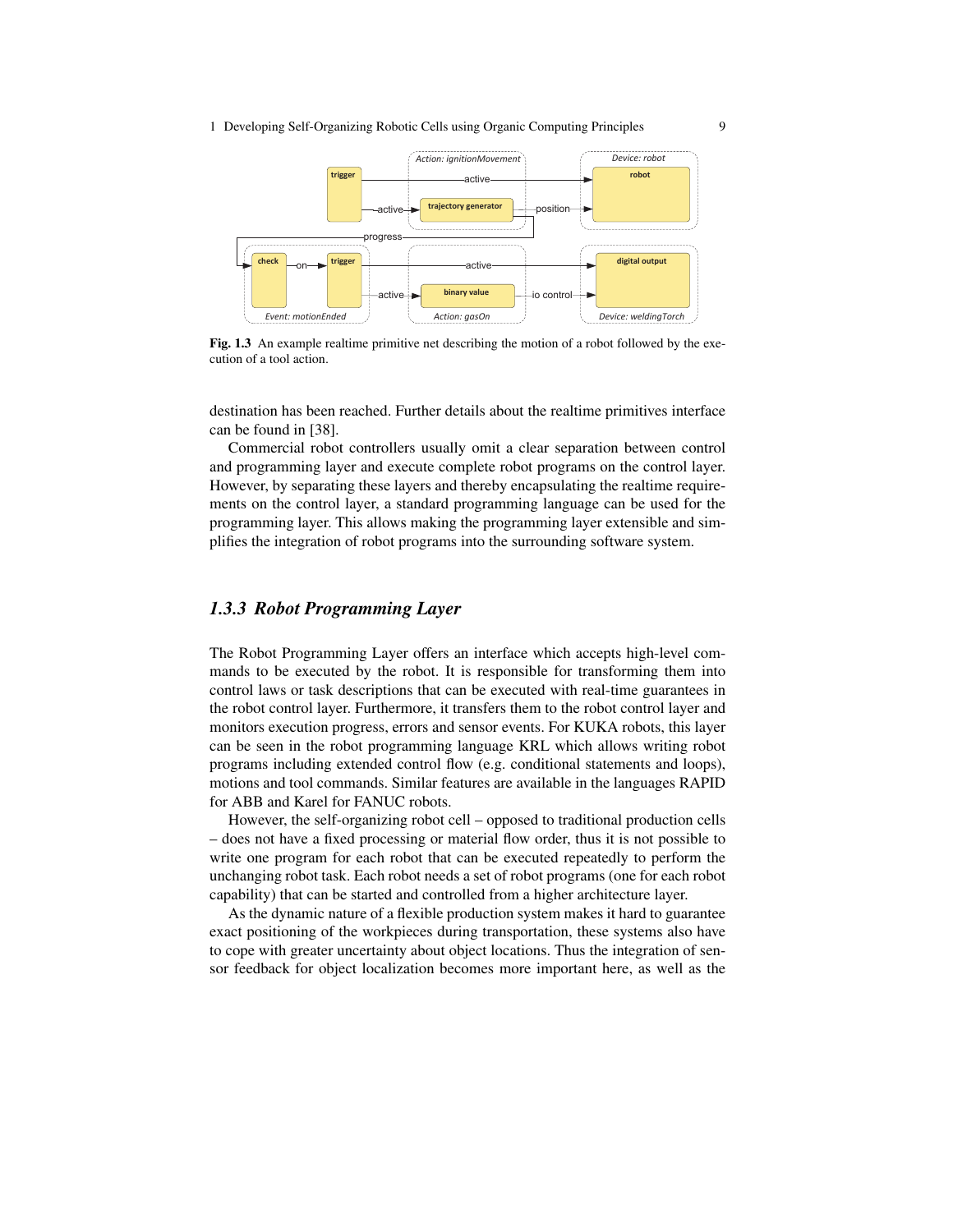possibility to program tolerant or compliant manipulators or tools. Also dynamic motion planning with obstacle avoidance for both robots and mobile platforms must be possible using this layer.

When trying to control a flexible production cell through a set of individual robot programs (one for each robot capability), these programs as well have to be flexible and highly configurable as described in Sect. 1.2.3. However, passing detailed environment information to traditional robot programs is often quite complex, involving fieldbus communication, thus limiting the range of possibilities [13]. These problems can be solved by using a robot control architecture that allows programming robots in standard, high-level programming languages, such as the one described in [1].



Fig. 1.4 The robot task from Fig. 1.3 represented as an object structure with actions, devices and events.

It provides a high level, object-oriented API for programming robots which can be directly used from the higher layers or encapsulated into a service that can be e.g. accessed via standard service-oriented methods.

Figure 1.4 shows an example of a robot task created using the object-oriented API. It contains two robot commands, one targeted at a robot and containing a motion, and the second enabling the gas flow of a welding torch. These commands are connected using a trigger that starts the second command once the motion of the first command has ended. This (and many more, when dealing with a real welding scenario) has to be executed with real-time guarantees to ensure that the welding seam is created with repeatable quality, so it is converted into a realtime primitive net (like the one shown in Fig. 1.3) and executed using the robot contorl layer.

As an overview, the two robot software layers are shown in figure 1.5. The upper part (programming environment and Robotics API) of the robot software architecture represents the programming layer, and the lower part (realtime primitives interface and robot control core) is an example for a robot control layer. Using this architecture, all layers above can communicate with the robot system using the standard means of object-oriented software development. This simplifies the development of the two organic layers located on top of the robotic layers in the proposed software architecture.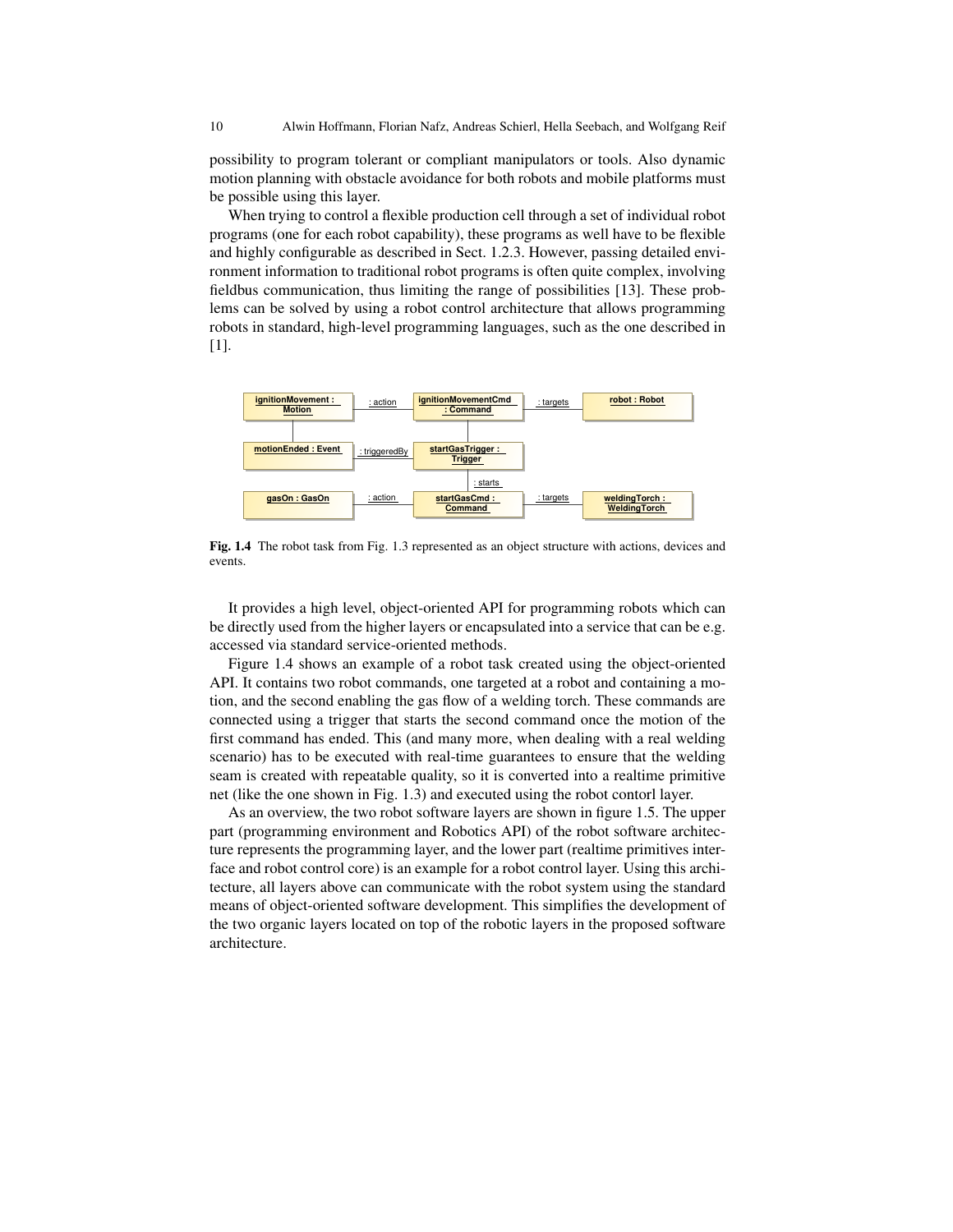

Fig. 1.5 Overview of the robot software layers.

#### *1.3.4 Organic Control Layer*

The presented architecture for the top two layers is similar to observer/controller architectures often used in the field of Organic Computing to realize the self-x features of a system [19, 28]. The main task of these layers is to maintain the behavioral corridor of the system (see Sect. 1.2.1). The corridor is specified by OCL Constraints [25, 31], which are annotated to the particular models during the design process and describing "good" system configurations leading to functionally correct behavior. By not explicitly forcing the system into a fixed set of configurations an additional degree of freedom is gained, in which the system can pick the configuration it assesses as good. Further the constraints ensure that only configurations are chosen that lead to a functional correct system. These constraints define a kind of invariant over the system state and distinguish good from erroneous states. They specify how correct configurations of the robots must look like. The system then tries to preserve these constraints as long as possible. In case of a violation information is forwarded to the planning layer which tries to restore them, by calculating a new reconfiguration for the system. This approach is called the *restore invariant approach* and described in detail in [8].

The Organic Control Layer therefore consists of two main components. An *observer* component which constantly evaluates the constraints, based on the status information of the system it receives from the lower layers. Here interfaces which allow to receive feedback from the Robot Programming Layer (e.g. example errormessages or sensor data) are needed. Whenever the observer detects a violation, it activates the planning layer and forwards all gathered information. The main challenge here is to formulate the constraints in such a way and granularity that the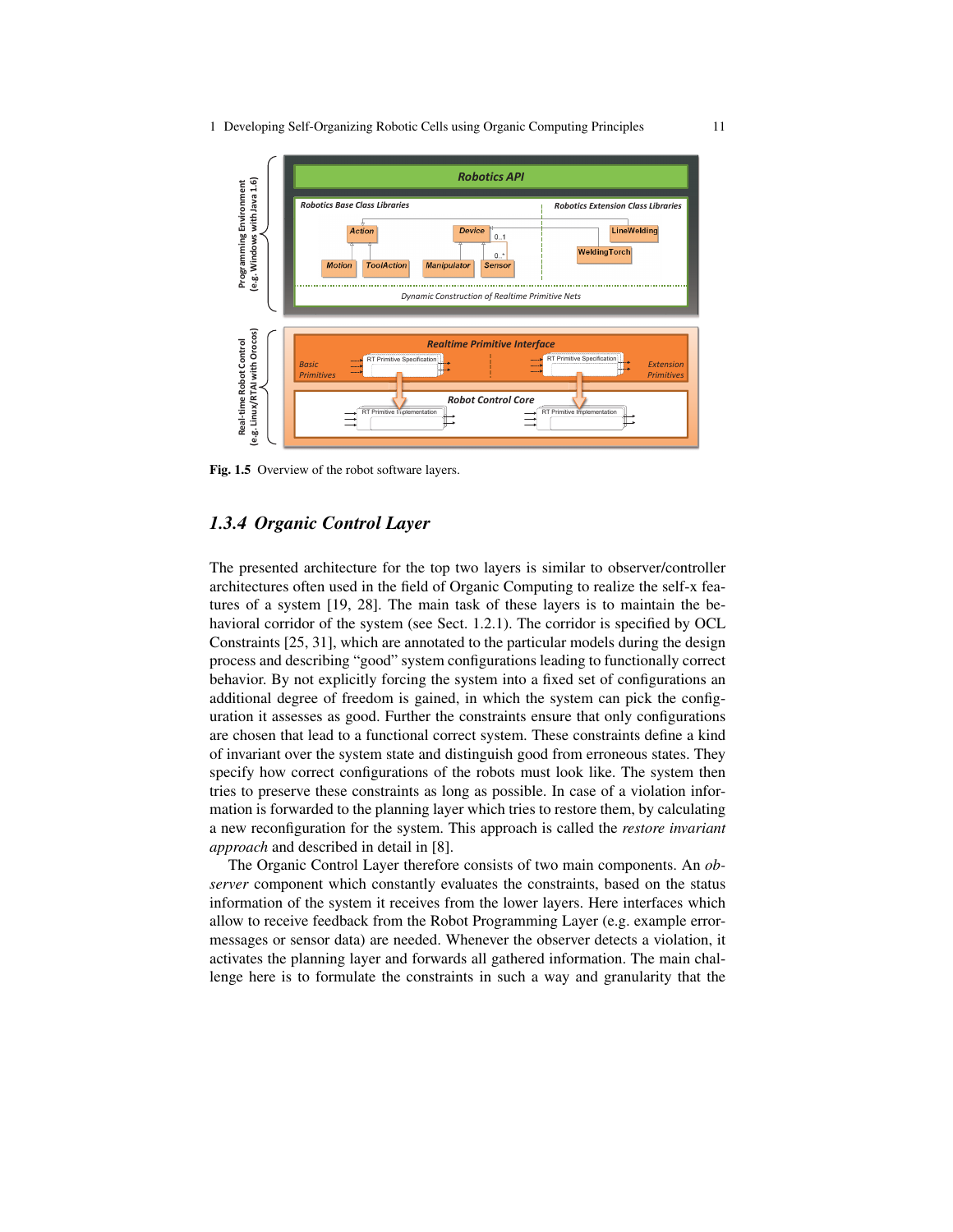robot is able to locally decide whether a constraint is violated or not. As constraints usually are only violated if a system failure occurs, the observer must be able to reason about the impact of a system failure on the constraints. Here a failure analysis [37, 9] can detect the possible failures of the system, which can impact the validity of a constraint. For example, considering the constraint that a robot must have the tool needed to perform the roles assigned to it. A tool failure will than lead to a constraint violation in case the robot has a role assigned where it needs this tool.

The second component in this layer is the *Controller*. It performs the capabilities assigned by the planning layer and commands robot actions required to apply the capabilities and exchange resources. It makes use of the interface provided by the Robot Programming Layer and controls the robot to ensure that the right capability is applied. It further reacts to new configurations sent by the Organic Planning Layer, for instance to change the performed actions of the robot.

#### *1.3.5 Organic Planning Layer*

On top of the control layer is the Organic Planning Layer. It is triggered by the observer of the control layer and responsible for calculating new configurations if an error occurs. It analyzes the current situation and, as most of the failures cannot be compensated by one robot alone, it has to communicate with the planning layers of other robots to gather information about available robots and their capabilities. Then, the planning component tries to find a common solution to reach the objectives. After a consensus is found, the planning layer forwards the new configuration for its responsible robot to the Organic Control Layer, which then commands the robot accordingly.

The advantage of moving all the self-organization into this high-level layer is to be able use the full bandwidth of planning approaches, like bio-inspired or genetic algorithms as well as simple planners. Therefore this layer provides a plug-in interface to allow the use of several methods and algorithms for coordination and planning, implemented as centralized or decentralized variants. System architects can choose what is best suited for their kind of system and problem to solve. Another reason is that on this layer real time must not be considered, as all real time critical commands are dealt with on a lower layer.

The planning task is basically a constraint satisfaction problem on the systems configurations [36, 22]. Depending on the application and the parameters, this can be rather complex, especially as the robots do not have global knowledge. Here the challenge is to find proper communication protocols and algorithms which can deal with specific requirements of the application. One may think of a simple gathering of the global knowledge at one robot and then calculating a new configuration on this robot. The solution is then spread to the other robots. While this may applicable for smaller manufacturing cells it is not for larger systems. Further one does not want to always stop the complete cell, instead a local reconfiguration is preferred, where only a few robots are participating in the reconfiguration process.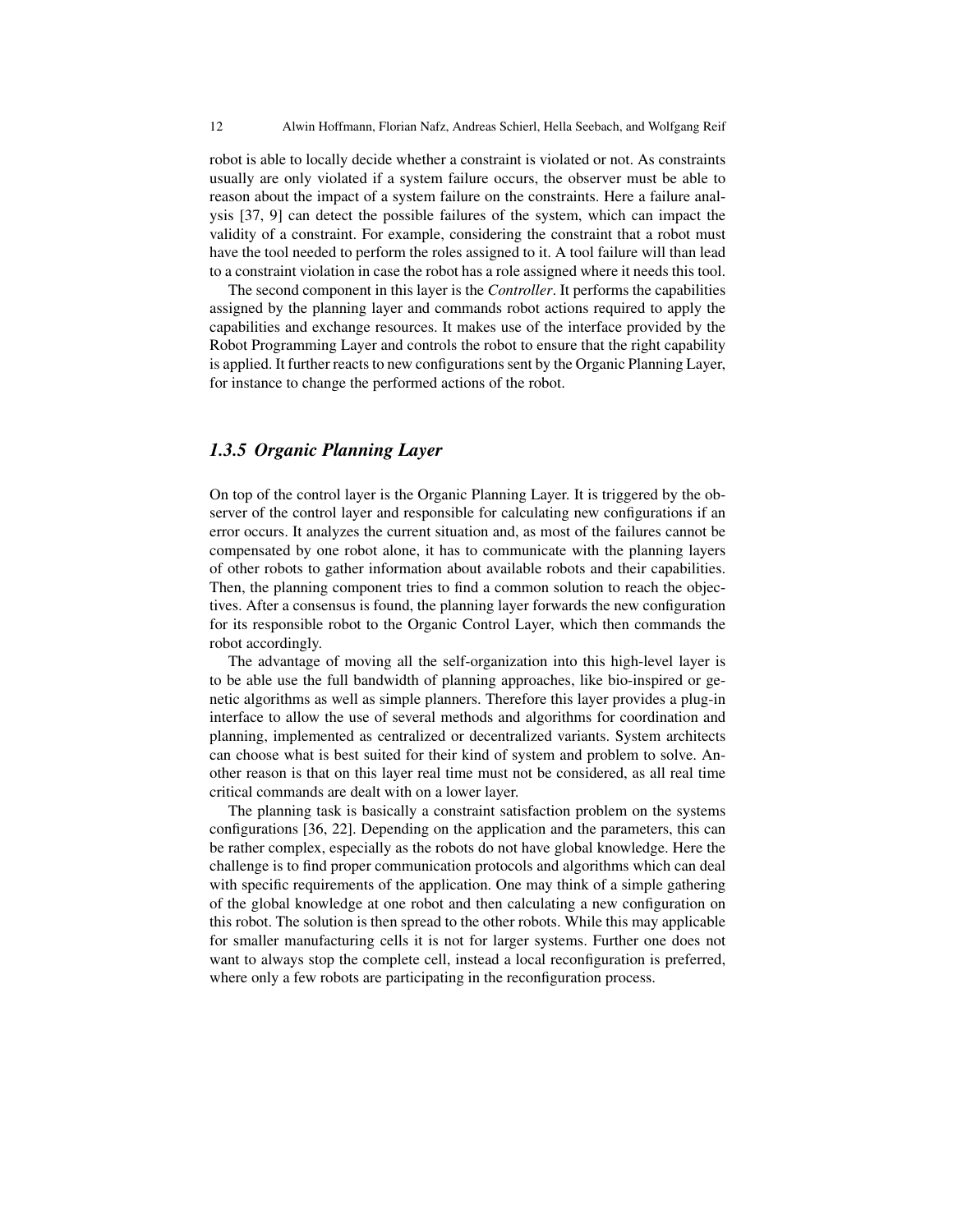Usually not just any solution for the problem is wanted, but an optimal solution for the actual situation. Here the planner's task is extended to find a best or nearly optimal configuration for the system according to the given optimization criteria, load balancing criteria or minimum number of reconfigured robots, for example.

## 1.4 An adaptive production cell example

In this section we want to illustrate the presented approach on a vision of a future adaptive production cell. It shows the benefits of applying organic principles to traditional robot systems. Traditional engineering would handle and design such a production cell in a rather static way, consisting of individual machines that process workpieces with their tools and linked to each other in a strict sequential order using conveyors or similar mechanisms. The layout of the cell is therefore predefined, very inflexible, and rigid. Additionally, and maybe more important, such a system is extremely prone to system errors as the failure of one component will stop the whole system. However, the adaptive production cell is self-organizing which means that it is adaptive according to user-defined tasks (work plans) and compensates for component failures. Furthermore, it tries to optimize the throughput by finding a configuration which is best suited for the actual work plan.

## *1.4.1 System description*

The adaptive production cell consists of KUKA Light-weight Robots (LWR), which are capable of using different tools. The traditional conveyor belt has been replaced by flexible and autonomous transportation units, which can carry workpieces. Some interesting concepts and ideas for flexible transportation units or conveyor belts are described by Bussmann in [29]. The goal of the example cell is to process workpieces in a user-defined sequence of tool applications (task).

Sect. 1.2 expounds that redundancy and software flexibility are needed to enhance traditional systems with self-organization. To achieve the maximum benefit from redundancy, it is important how the redundancy is distributed within the system. For example, it would be possible that a robot has the same tool three times and is the only one with this tool. Then, the robot is capable of reacting two times on tool breaks, but the breakdown of the whole robot stays a single-point of failure. Therefore a more failure tolerant distribution is to give one tool of each type to each robot, here a system breakdown needs at least a three-point of failure.

According to these results, the case study is arranged as follows (Fig. 1.6). We have three LWRs for processing, four carts for transportation and two storages, which provide unprocessed workpieces and store finished ones. Each LWR is able to perform all three capabilities: drill a hole into a workpiece, insert a screw into the drilled hole and tighten the inserted screw. The user-defined standard work plan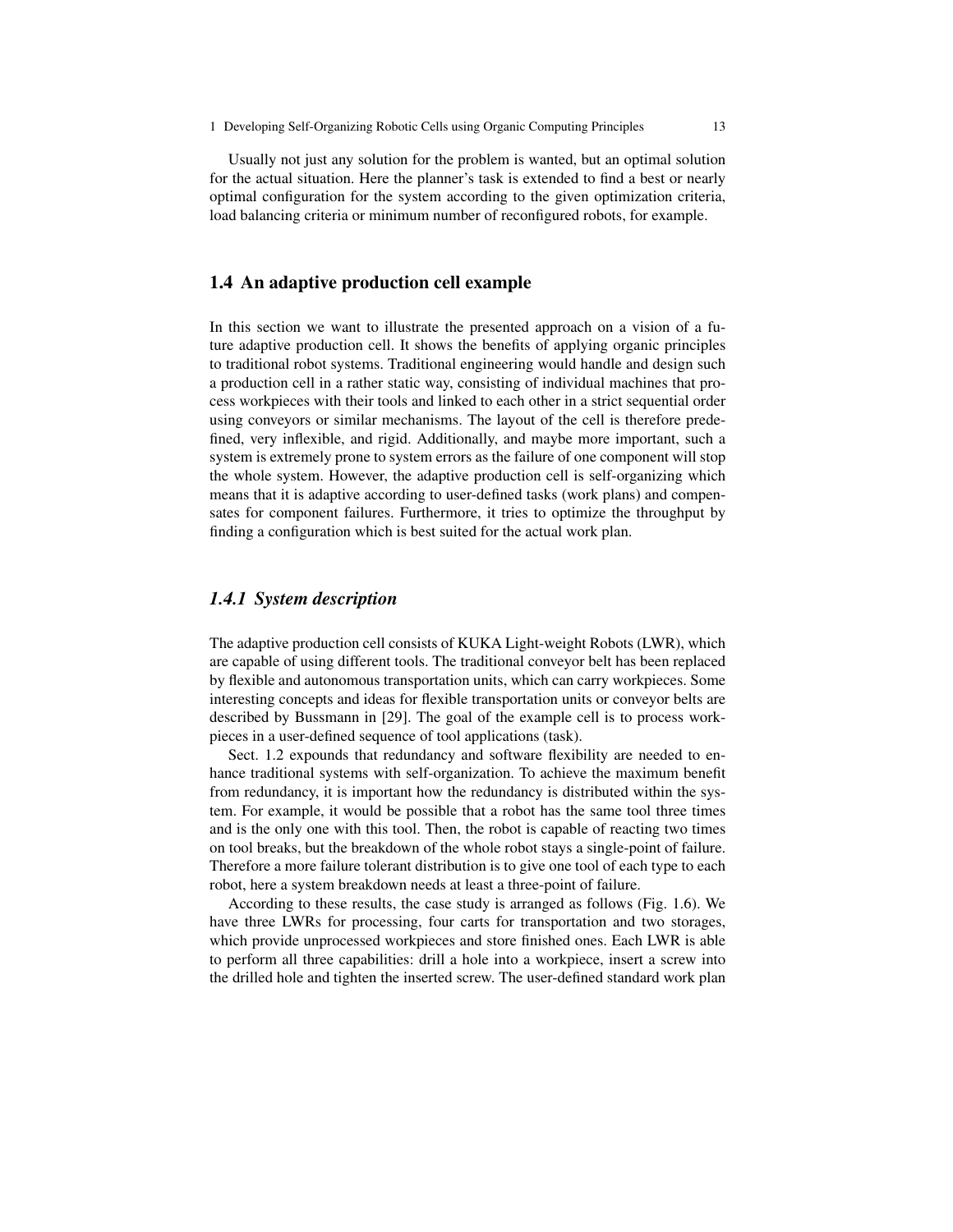is to process all workpieces with all three tools. The given order is first to drill the hole, then insert the screw and at last to tighten it. In principle, an easy but not very high-performance solution is to let each robot perform all capabilities and change tools after each step. As switching tools is very time consuming compared to the time for applying the capability, the standard configuration is to let every robot perform a different task. The distribution of processing steps among different robots requires flexible routing of carts so that the correct order is maintained. One such configuration is sketched in Fig. 1.6.



Fig. 1.6 Adaptive production cell

## *1.4.2 Design of self-organizing resource-flow systems*

So far only the hardware of the adaptive production cell is described. But at least as interesting is the software for this example. For the two organic layers a software engineering guideline exists, which guides the engineer through several steps for developing self-organizing resource-flow systems [30]. The presented robotic cell is one simple instance of the class of resource-flow-systems. Other instances are all kinds of production automation, where you have a product running through a manufacturing process. One core concept of the guideline is the Organic Design Pattern (ODP, see Fig. 1.7), which determines the architecture and behavior of the system. It identifies the different components and artifacts of this domain and their relations.

The central components in the system are the *agents*, representing the robots and carts. They are processing the *resources* according to a given *task*. In case of the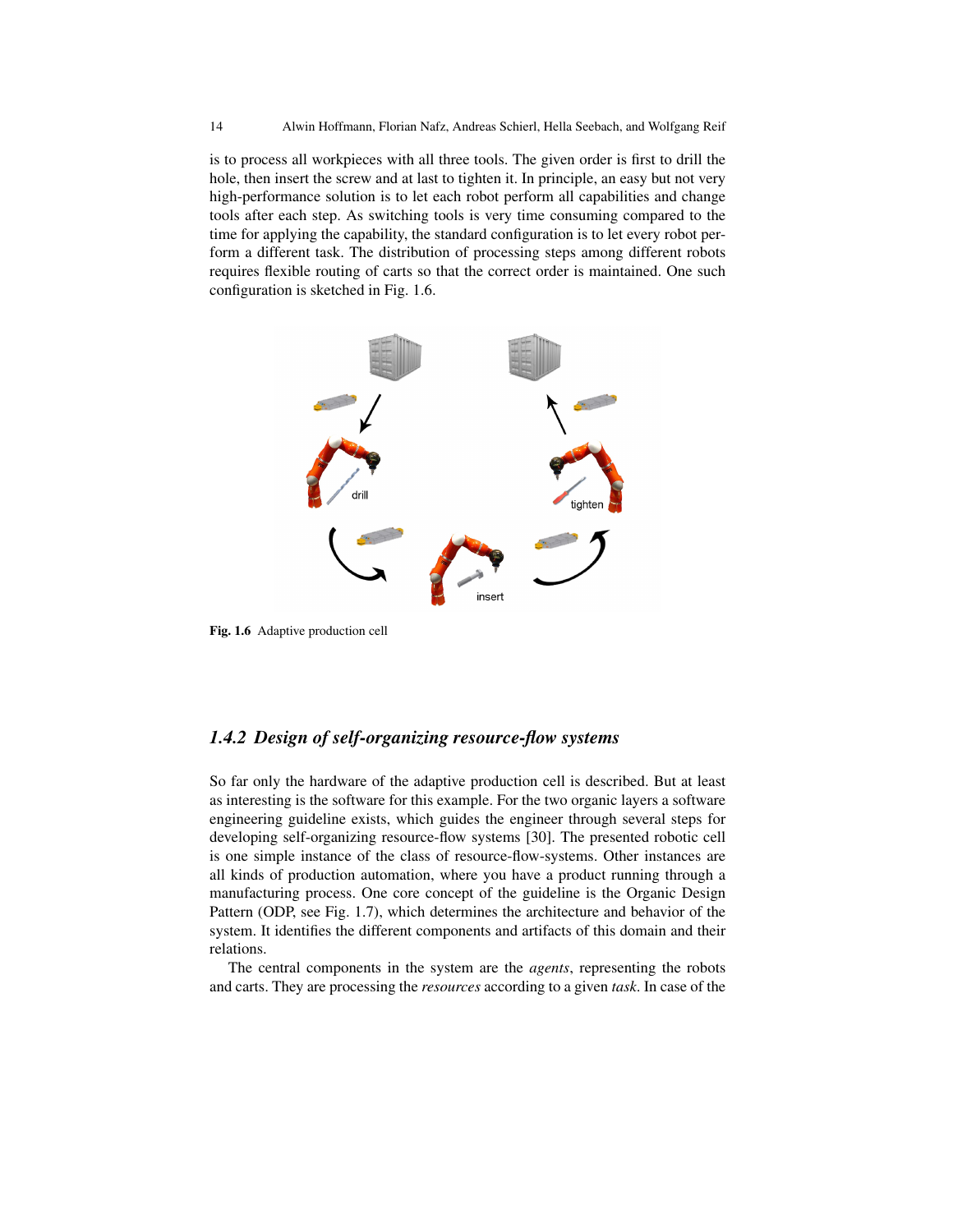

Fig. 1.7 Components of a Resource-Flow System

production cell every agent has several *capabilities*, divided into producing, processing, and consuming capabilities (*produce*, *process*, and *consume*). Consequently, the task is a sequence of capabilities beginning with a producing capability and ending with a consuming capability. Furthermore, the agent knows a couple of agents he can interact with and hand over resources (in case of the production cell, the workpieces). This is encapsulated in the *inputs* and *outputs* relation. The *role* concept is introduced to define correct resource-flows through the system. This means an agent has roles allocated telling him from which agent he receives the resource (*precondition/port*), which capabilities to apply, and then to which agent to hand over the resource (*postcondition/port*). Thus, the roles establish the connections between the agents and the combination of all roles forms the resource-flow. A system configuration is then a specific set of roles allocated to the agents (in this case robots and carts). For more details on the SE process and modeling of self-organizing resourceflow systems see [30]. In this case study, self-organization is done by role allocation. In case of a failure the system calculates a new valid set of roles, which is sufficient to fulfill the task again.

# *1.4.3 Specifying self-x through behavioral corridors*

To receive correct behavior the allocation of roles to the agents is curbed as already mentioned in 1.3.4 by the specification of behavioral corridors. This is realized with OCL constraints, which are annotated to the ODP (Fig. 1.7). This means the configuration of the system which is planned by the Organic Planning Layer is restricted to configurations within the specified corridor. This is sufficient for a correct behavior, as the execution semantics of roles is predefined. In other words it is specified how roles are executed. Therefore the challenge is to restrict the roles which are assigned to the robots or carts in such a way that the resulting behavior leads to the desired system goal – in our example the correct production of the workpiece and the completion of the defined task.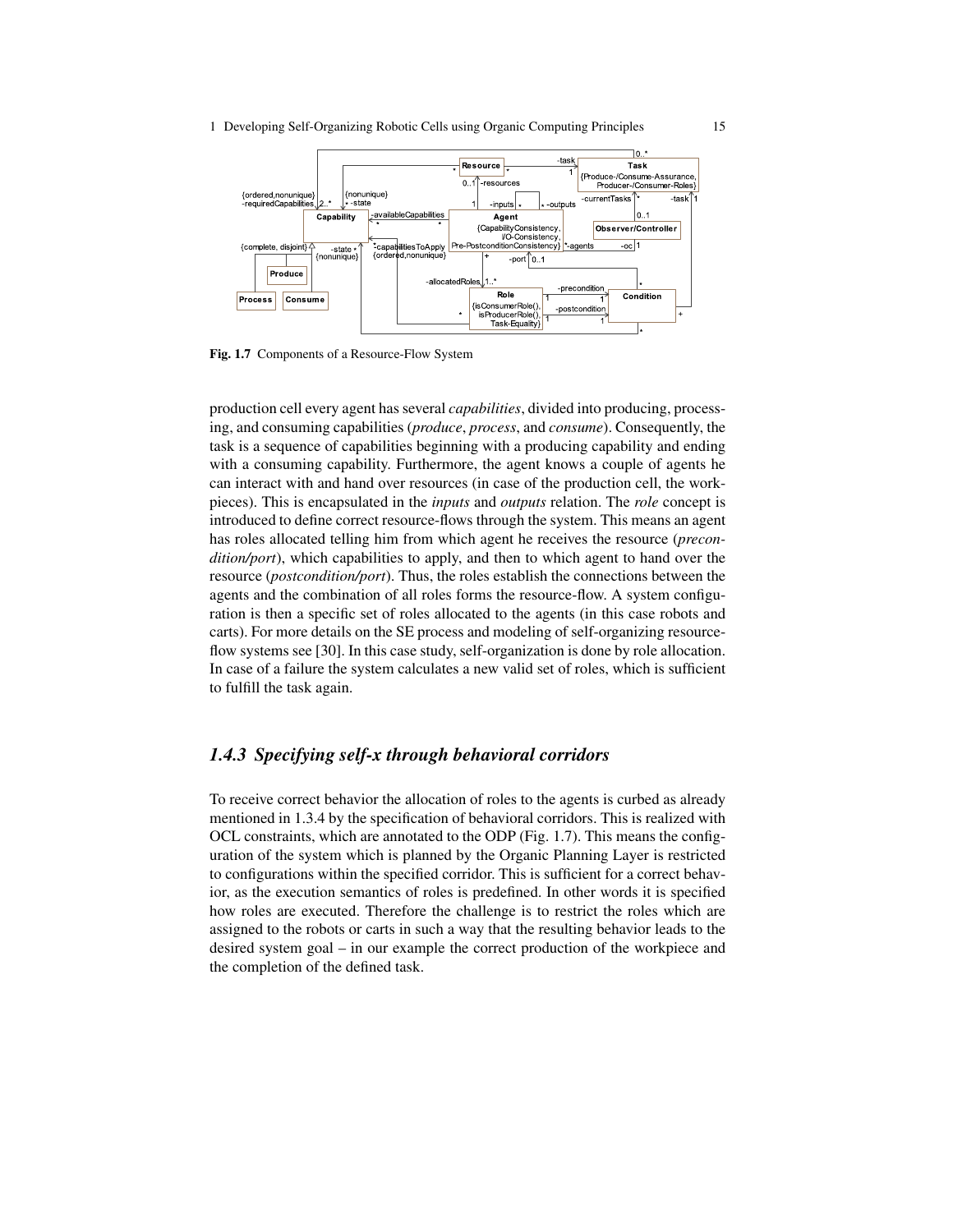One example for a consistency constraint for the robots or carts is the *Capability-Consistency*. In OCL this constraint is evaluated in the context of an agent as it is annotated to the *agent* concept, therefore *self* refers to a robot respectively cart.

```
(self.availableCapabilities -> includesAll(
  self.allocatedRoles.capabilitiesToApply))
```
The *Capability-Consistency* ensures that the robots and carts only accept and perform roles they are able to. In this case, only roles that need capabilities which are available.

Another interesting consistency constraint is the *I/O-Consistency* for a robot or cart (referred as  $self$ ):

```
(self.inputs -> includesAll(
       self.allocatedRoles.precondition.port))
and (self.outputs -> includesAll(
       self.allocatedRoles.postcondition.port))
```
The agents know a couple of neighboring agents. They are documented in their "input" and "output" relation. These indicate with whom robots and carts can exchange workpieces. The pre- and postconditions of the particular roles determine from which robot/cart the workpiece comes from and to which the workpiece should be given. The *I/O-Consistency* indicates that the robots/carts recognize the breakdown of their required partners in the actual resource-flow. The required partners are the ports in the pre- and postconditions of the roles and must be part of the input respectively output relation of the agents. During runtime the robots/carts ping these neighbors to ensure that they are still available for receiving workpieces.

The carts are constrained in the way that they only take transport assignments between robots that are reachable for them. All these constraints can be monitored during runtime by the agents themselves as they can be evaluated locally. In general, also quantitative constraints for a configuration can be of interest, such as the assigned capabilities will not exceed a defined load or that the throughput has a certain threshold. These constraints usually are not monitored as they are violated if a failure occurs, which implies a previous violation of another monitored constraint.

More details about specification of behavioral corridors by constraints can be found in [8]

#### *1.4.4 System behavior at runtime*

The system starts with an initially calculated role allocation as depicted in Fig. 1.6. The needed tool applications are spread to the robots and the carts are assigned different routes to move the workpieces around. If a failure occurs, e.g. the drill tool of the drilling robot breaks, the robot monitors this violation of its *Capability-*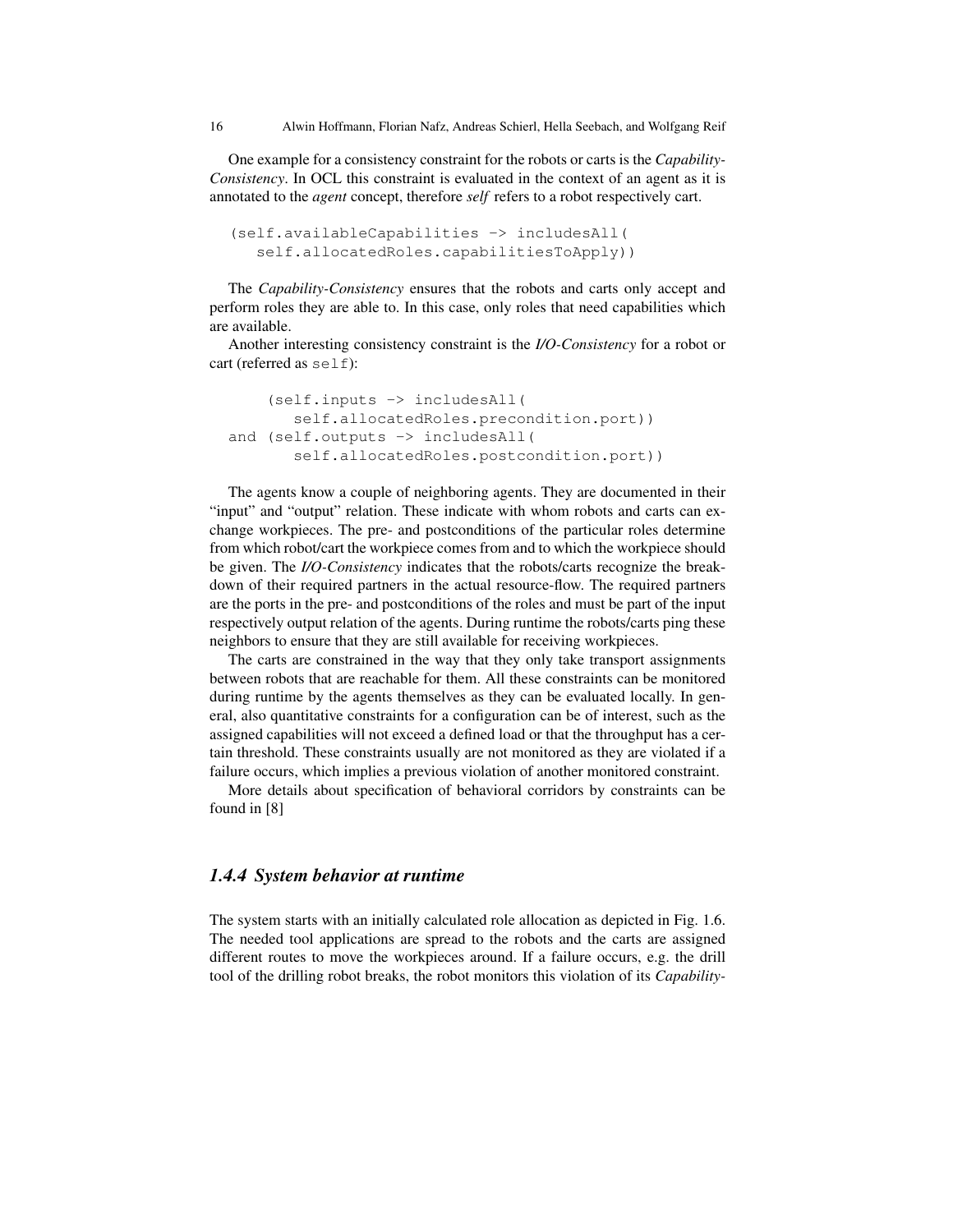*Consistency* constraint and starts a reconfiguration. It collects information about the neighboring robots and carts, calculates a new distribution of tool assignments and re-routes the carts in a way that production can continue. A traditional system would stop and a human interaction would be needed here. The reconfigured situation is depicted in Fig. 1.8.



Fig. 1.8 Adaptive production cell after reconfiguration

In this case study, the robots and carts have only local rules and interaction possibilities. The resulting system is a self-organizing production cell which is capable of reacting to changes in the environment and new work plans. The configurations which are calculated by the robots or carts in case of a local constraint violation (e.g. capability or input, output loss) fulfills the constraints specified for the system. This means that the occurring emergence is restricted to positive emergence as claimed in Sect. 1.2.1.

# *1.4.5 Realizing self-reconfiguration*

There are several possibilities to implement self-reconfiguration. Currently, reconfiguration is done using a constraint solver, here Kodkod [35], to receive valid configuration for each robot and cart. Therefore the actual system state and the OCL constraints are converted into a formal model representing a constraint satisfaction problem (CSP). The model can directly be derived from the design pattern and the annotated constraints (see Sect. 1.4.2). This solver then tries to find a solution fulfilling all constraints, which is then spread to the agents. More details about the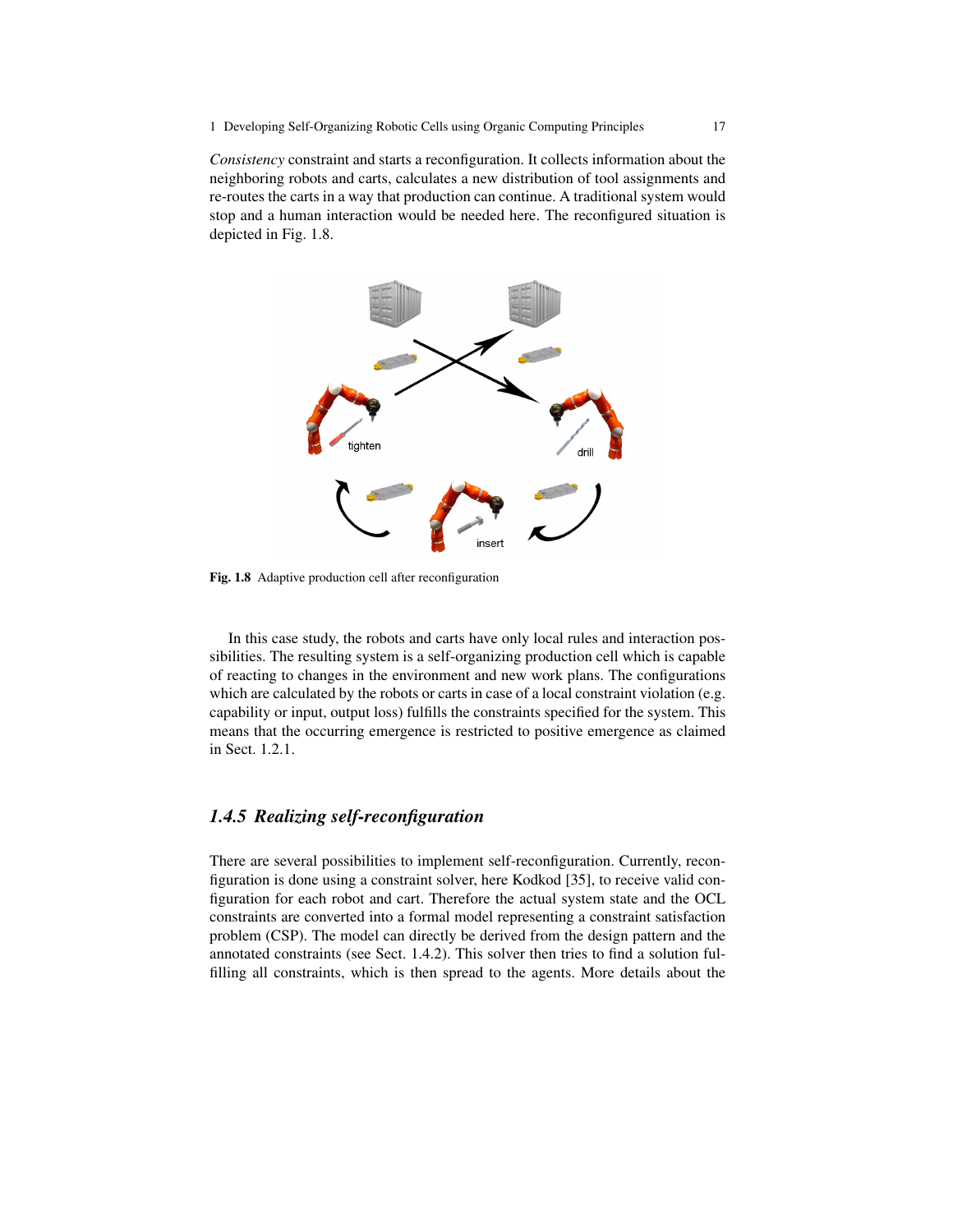transformation and the use of constraint solvers for this class of systems can be found in [21, 22].

The advantage of integrating common techniques in contrast to stochastic algorithms is, that it is easier to give behavioral guarantees and ensure correct reconfiguration.

But also heuristic and stochastic algorithms, like genetic algorithms [7], can be used to realize the self-reconfiguration. For large problems they are often faster and allow to integrate self-optimization by defining adequate fitness functions, which also takes the quality (e.g. load balancing or throughput) of a solution into account.

For the production cell example a distributed coordination mechanism was developed, which realizes reconfiguration by applying a wave-like self-organization strategy [33]. The agent which recognizes a failure starts a self-reconfiguration by asking its neighbors if they can help solving the problem. If not, the search is propagated forward to the next but one neighbors and so forth. If a solution is found the agents switch to their new configuration and continue processing. In the best case two agents just switch their roles and only the adjacent carts are re-routed. Here reconfiguration is only needed for local subset of the system, which is advantageous in larger scale systems.

## *1.4.6 Proof of concept*

The organic layers are implemented with a multi-agent framework called Jadex [27], which also provides the communication infrastructure. On each robot and cart one Organic Control Layer agent is running and coordinating them via the interfaces provided by the Robot Programming Layer. Whenever a failure occurs or a reconfiguration request of another agent is received it spawns an Organic Planning Layer agent which then is handling the reconfiguration for this agent. There are different implementations (see 1.4.5) which are integrated into these planning layer agent and can be used for reconfiguration. The reconfiguration is based only on local knowledge and after successful reconfiguration the Organic Planning Layer terminates itself. Thus, there is no global knowledge base generated during runtime.

For the production cell scenario we implemented a prototypical implementation using Microsoft Robotic Studio. It provides a physical simulation environment for robotic applications and allows for prototypical testing of the developed concepts. A first version is described in [14].

#### 1.5 Conclusion

In the field of Organic Computing, we were looking at the domain of production automation, in particular the field of adaptive production cells. Further in robotics research, we looked at facilitating the software development for industrial robots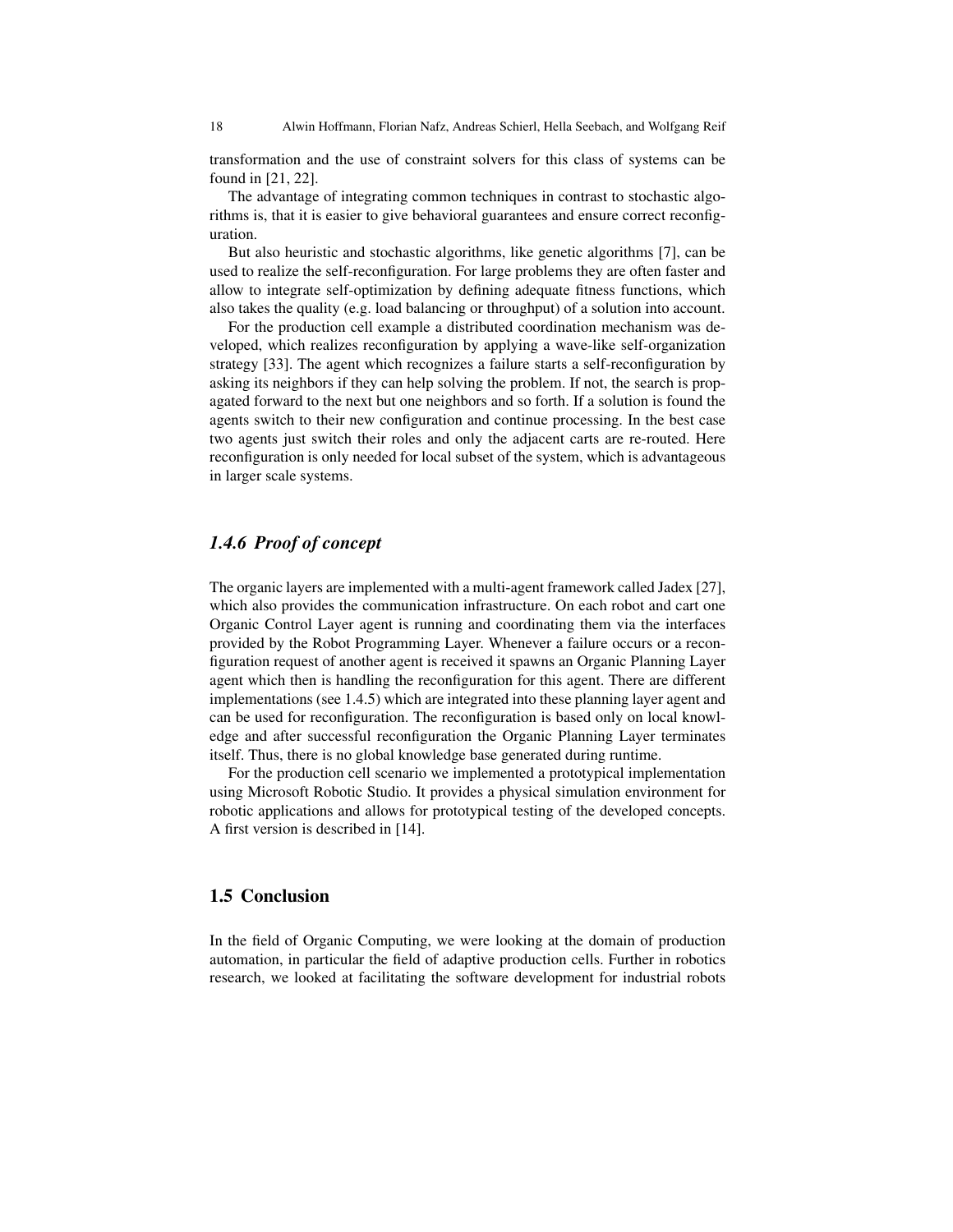and improving software quality. In this chapter we presented how both worlds can fit together and how Organic Computing principles can be used to realize a flexible automation system. To be more concise, how the architecture of a self-organizing robotic cell can look like and how it can be implemented.

The lower layers were prototypically substituted by a simulation and coupled to the implementation of the organic layers within a multi-agent system, as described in Sect. 1.4.6. Nevertheless, these systems can benefit from the application of Organic Computing principles, especially in terms of failure tolerance and flexibility. One major advantage of the proposed architecture and its implementation is that it is formally grounded and, therefore, allows to give behavioral guarantees with respect to the assigned configurations, which always leads to correct processing of the resources. The definition of a behavioral corridor and the assurance of remaining inside this corridor allows flexibility and gives firm guarantees about the system, which is very important for the acceptance in industrial applications. However, the drawback of moving self-organization into high-level layers is that no real-time critical behavior can be considered. Hence, only non real-time critical reconfigurations are possible.

Different production scenarios and factory settings need diverse reconfiguration mechanisms, e.g. completely decentralized coalition formation or wave propagations. We are currently working on different plug-ins for the Organic Planning Layer to enhance it by several reconfiguration algorithm implementations. In order to meet the flexibility requirements as proposed in Sect. 1.2, robotic software architecture (see [12]) which corresponds to both the Robotic Programming Layer and the Robotic Control Layer is currently extended.

Acknowledgements This work has been partly sponsored by the priority program *Organic Computing* (SPP OC 1183) of the German research foundation (DFG).

#### References

- 1. Angerer, A., Hoffmann, A., Schierl, A., Vistein, M., Reif, W.: The Robotics API: An objectoriented framework for modeling industrial robotics applications. In: Proceedings of the 2010 IEEE/RSJ International Conference on Intelligent Robots and Systems (IROS 2010), Taipeh, Taiwan. IEEE Computer Society Press (2010)
- 2. Black, J.T., Musunur, L.P.: Robotic manufacturing cells. In: S. Nof (ed.) Handbook of Industrial Robotics, chap. 35, pp. 697–716. John Wiley & Sons, Hoboken, NJ, USA (1999)
- 3. Branke, J., Mnif, M., Muller-Schloer, C., Prothmann, H., Richter, U., Rochner, F., Schmeck, ¨ H.: Organic Computing – Addressing complexity by controlled self-organization. In: Proceedings of the 2nd International Symposium on Leveraging Applications of Formal Methods, Verification and Validation (ISoLA 2006), Paphos, Cyprus, pp. 185–191. IEEE Computer Society Press (2006)
- 4. De Schutter, J., De Laet, T., Rutgeerts, J., Decré, W., Smits, R., Aertbeliën, E., Claes, K., Bruyninckx, H.: Constraint-based task specification and estimation for sensor-based robot systems in the presence of geometric uncertainty. Int. J. Rob. Res. 26(5), 433–455 (2007). DOI http://dx.doi.org/10.1177/027836490707809107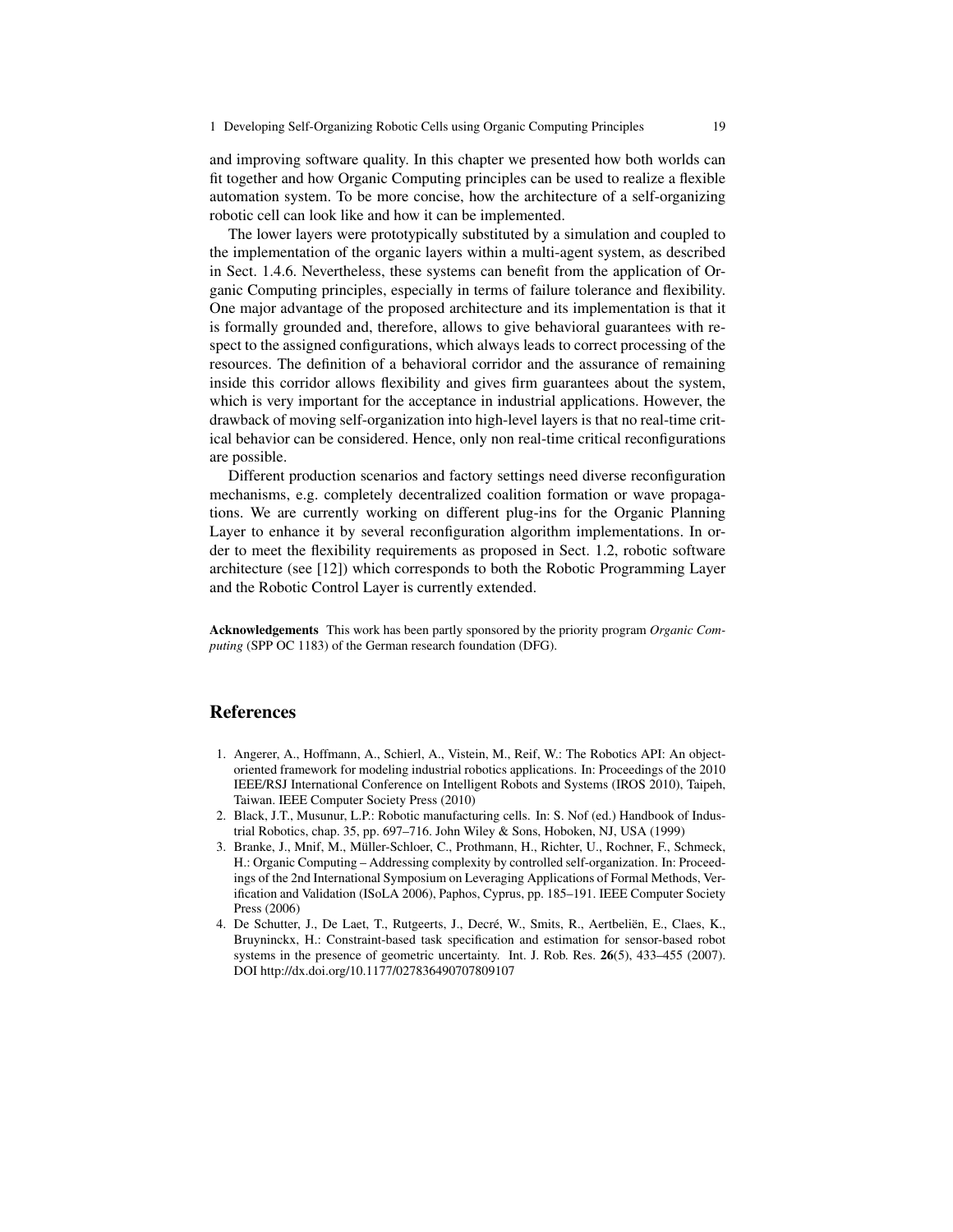- 5. Finkemeyer, B., Kröger, T., Wahl, F.M.: Executing assembly tasks specified by manipulation primitive nets. Advanced Robotics 19(5), 591–611 (2005)
- 6. Ganek, A.G., Corbi, T.A.: The dawning of the autonomic computing era. IBM Systems Journal 42(1), 5–18 (2003)
- 7. Goldberg, D.E.: Genetic Algorithms in Search, Optimization, and Machine Learning, 1 edn. Addison-Wesley Professional (1989)
- 8. Güdemann, M., Nafz, F., Ortmeier, F., Seebach, H., Reif, W.: A specification and construction paradigm for organic computing systems. In: Proceedings of the Second IEEE International Conference on Self-Adaptive and Self-Organizing Systems (SASO 2008), Venice, Italy, pp. 233–242. IEEE Computer Society Press (2008)
- 9. Güdemann, M., Ortmeier, F., Reif, W.: Safety and dependability analysis of self-adaptive systems. In: Proceedings of ISoLA 2006. IEEE CS Press (2006)
- 10. Hagele, M., Nilsson, K., Pires, J.N.: Industrial robotics. In: B. Siciliano, O. Khatib (eds.) ¨ Springer Handbook of Robotics, chap. 42, pp. 963–986. Springer-Verlag, Berlin, Heidelberg, Germany (2008)
- 11. Hägele, M., Skordas, T., Sagert, S., Bischoff, R., Brogårdh, T., Dresselhaus, M.: Industrial robot automation. White paper, European Robotics Network (2005)
- 12. Hoffmann, A., Angerer, A., Ortmeier, F., Vistein, M., Reif, W.: Hiding real-time: A new approach for the software development of industrial robots. In: Proceedings of the 2009 IEEE/RSJ International Conference on Intelligent Robots and Systems (IROS 2009), St. Louis, MO, USA, pp. 2108–2113. IEEE Computer Society Press (2009)
- 13. Hoffmann, A., Angerer, A., Schierl, A., Vistein, M., Reif, W.: Towards object-oriented software development for industrial robots. In: Proceedings of the 7th International Conference on Informatics in Control, Automation and Robotics (ICINCO 2010), Funchal, Portugal. IN-STICC Press (2010)
- 14. Hoffmann, A., Nafz, F., Ortmeier, F., Schierl, A., Reif, W.: Prototyping plant control software with microsoft robotics studio. In: Proceedings of the Third International Workshop on "Software Development and Integration in Robotics" (SDIR-III). IEEE International Conference on Robotics and Automation (2008)
- 15. Kephart, J., Chess, D.: The vision of autonomic computing. Computer 36(1), 41–50 (2003)
- 16. Mason, M.: Compliance and force control for computer-controlled manipulators. IEEE Transactions on Systems, Man, and Cybernetics 11(6), 418–432 (1981)
- 17. Mehrabi, M., Ulsoy, A., Koren, Y., Heytler, P.: Trends and perspectives in flexible and reconfigurable manufacturing systems. Journal of Intelligent Manufacturing 13(2), 135–146 (2002)
- 18. Müller-Schloer, C.: Organic computing: on the feasibility of controlled emergence. In: Proceedings of the 2nd IEEE/ACM/IFIP International Conference on Hardware/Software Codesign and System Synthesis, Stockholm, Sweden, pp. 2–5. ACM (2004)
- 19. Müller-Schloer, C., Sick, B.: Controlled emergence and self-organization. In: Würtz [39], pp. 81–104
- 20. Müller-Schloer, C., von der Malsburg, C., Würtz, R.P.: Organic computing. Informatik Spektrum 27(4), 332–336 (2004)
- 21. Nafz, F., Ortmeier, F., Seebach, H., Steghofer, J.P., Reif, W.: A generic software framework ¨ for role-based organic computing systems. In: Proc. Intl. Workshop on Software Engineering for Adaptive and Self-Managing Systems, pp. 96–105 (2009)
- 22. Nafz, F., Ortmeier, F., Seebach, H., Steghofer, J.P., Reif, W.: A universal self-organization ¨ mechanism for role-based organic computing systems. In: ATC '09: Proceedings of the 6th International Conference on Autonomic and Trusted Computing, pp. 17–31. Springer-Verlag, Berlin, Heidelberg (2009). DOI http://dx.doi.org/10.1007/978-3-642-02704-8-3
- 23. Nafz, F., Seebach, H., Steghöfer, J.P., Bäumler, S., Reif, W.: A Formal Framework for Compositional Verification of Organic Computing Systems. In: Proceedings of the seventh International Conference on Autonomic and Trusted Computing (ATC-10) (2010)
- 24. Okamura, A., Smaby, N., Cutkosky, M.: An overview of dexterous manipulation. In: Proceedings of the 2000 IEEE International Conference on Robotics and Automation (ICRA 2000), San Francisco, CA, USA, pp. 255–262. IEEE Computer Society Press (2000)